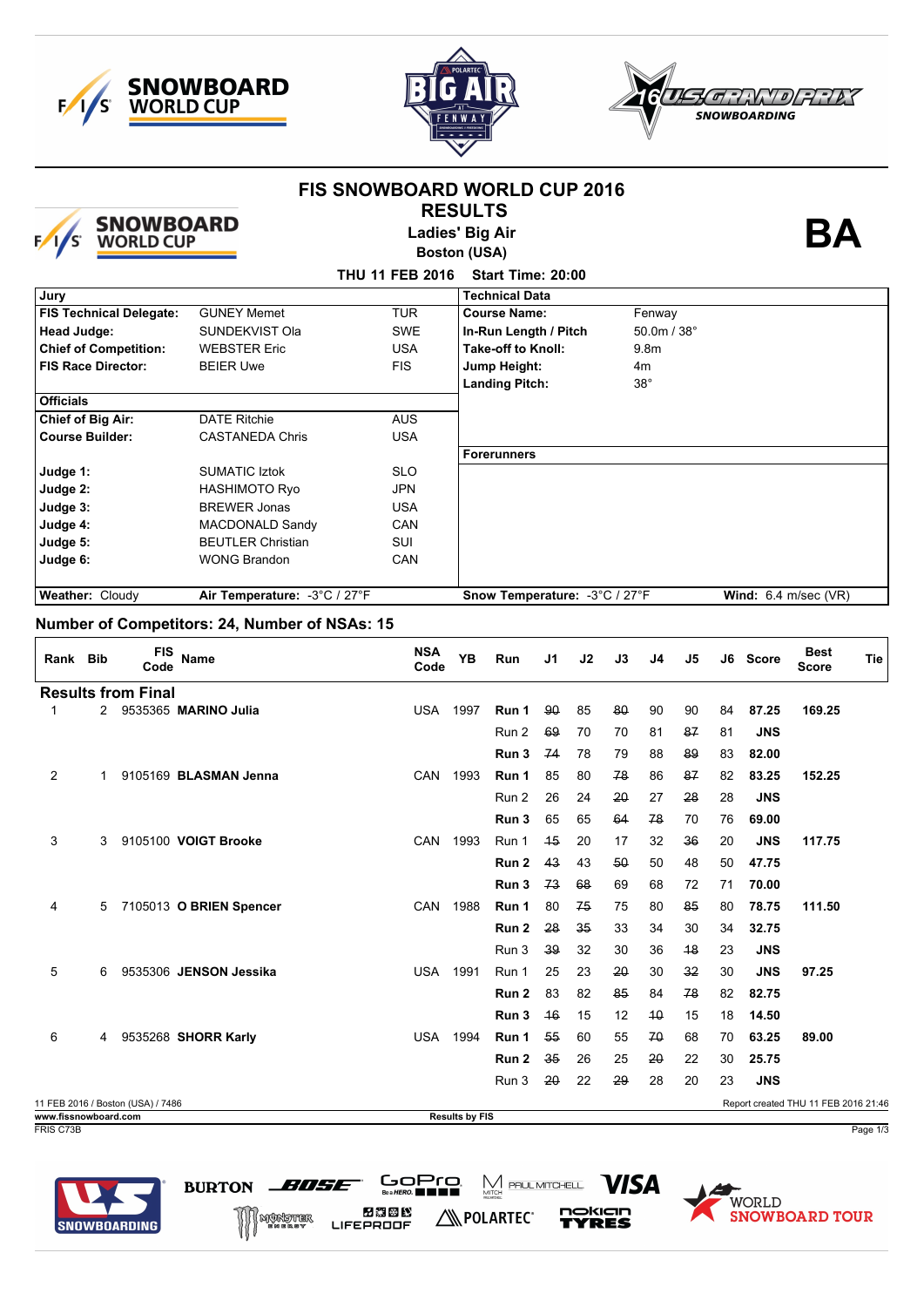





## **FIS SNOWBOARD WORLD CUP 2016 RESULTS**



**Ladies' Big Air**

**Boston (USA)**

**BA**

**THU 11 FEB 2016 Start Time: 20:00**

## **Number of Competitors: 24, Number of NSAs: 15**

| Rank Bib       |    | FIS<br>Code                       | <b>Name</b>               | <b>NSA</b><br>Code | YB   | Run              | J1           | J2 | J3 | J4   | J5 | J6 | <b>Score</b> | <b>Best</b><br>Score | Tie |
|----------------|----|-----------------------------------|---------------------------|--------------------|------|------------------|--------------|----|----|------|----|----|--------------|----------------------|-----|
|                |    | <b>Results from Qualification</b> |                           |                    |      |                  |              |    |    |      |    |    |              |                      |     |
| $\overline{7}$ |    |                                   | 7 9535078 ANDERSON Jamie  | <b>USA</b>         | 1990 | Run 1            | 19           | 28 | 25 | 45   | 16 | 22 | 20.50        | 77.25                |     |
|                |    |                                   |                           |                    |      | Run <sub>2</sub> | 76           | 78 | 79 | 78   | 77 | 70 | 77.25        |                      |     |
| 8              | 18 |                                   | 9515010 CANDRIAN Sina     | <b>SUI</b>         | 1988 | Run 1            | $30^{\circ}$ | 35 | 33 | 36   | 40 | 42 | 36.00        | 71.00                |     |
|                |    |                                   |                           |                    |      | Run <sub>2</sub> | 70           | 68 | 76 | 75   | 70 | 69 | 71.00        |                      |     |
| 9              | 15 |                                   | 1229991 ORMEROD Katie     | <b>GBR</b>         | 1997 | Run 1            | 65           | 70 | 70 | 70   | 72 | 72 | 70.50        | 70.50                |     |
|                |    |                                   |                           |                    |      | Run 2            | 31           | 34 | 27 | 49   | 42 | 31 | 34.50        |                      |     |
| 10             | 20 |                                   | 9305286 ONITSUKA Miyabi   | <b>JPN</b>         | 1998 | Run 1            | 63           | 66 | 75 | 73   | 68 | 74 | 70.25        | 70.25                |     |
|                |    |                                   |                           |                    |      | Run 2            | 40           | 38 | 35 | 39   | 40 | 47 | 39.25        |                      |     |
| 11             | 28 |                                   | 1069919 SMANS Loranne     | <b>BEL</b>         | 1997 | Run 1            | 27           | 29 | 34 | 24   | 28 | 30 | 28.50        | 70.00                |     |
|                |    |                                   |                           |                    |      | Run 2            | 69           | 67 | 65 | 69   | 76 | 75 | 70.00        |                      |     |
| 12             | 11 |                                   | 9195093 LEFEVRE Lucile    | <b>FRA</b>         | 1995 | Run 1            | 59           | 63 | 60 | 76   | 78 | 76 | 68.75        | 68.75                |     |
|                |    |                                   |                           |                    |      | Run 2            | 35           | 36 | 35 | 25   | 30 | 41 | 34.00        |                      |     |
| 13             | 22 |                                   | 1389930 JUGOVAC Lea       | <b>CRO</b>         | 1994 | Run 1            | 41           | 40 | 45 | 50   | 50 | 50 | 46.50        | 46.50                |     |
|                |    |                                   |                           |                    |      | Run 2            | 20           | 21 | 23 | 43   | 17 | 17 | 18.75        |                      |     |
| 14             | 26 |                                   | 1159968 PANCOCHOVA Sarka  | <b>CZE</b>         | 1990 | Run 1            | 47           | 32 | 37 | 47   | 47 | 52 | 44.50        | 44.50                |     |
|                |    |                                   |                           |                    |      | Run 2            | 49           | 28 | 36 | 23   | 30 | 29 | 27.50        |                      |     |
| 15             | 10 |                                   | 1409999 MAAS Cheryl       | <b>NED</b>         | 1984 | Run 1            | 38           | 37 | 39 | 42   | 45 | 44 | 40.75        | 40.75                |     |
|                |    |                                   |                           |                    |      | Run 2            | 18           | 17 | 22 | $+4$ | 23 | 21 | 19.50        |                      |     |
| 16             | 13 |                                   | 9425008 NORENDAL Silje    | NOR 1993           |      | Run 1            | 36           | 23 | 29 | 40   | 32 | 42 | 34.25        | 39.75                |     |
|                |    |                                   |                           |                    |      | Run 2            | 42           | 38 | 40 | 39   | 36 | 45 | 39.75        |                      |     |
| 17             | 31 |                                   | 9185030 NISULA Kristiina  | <b>FIN</b>         | 1992 | Run 1            | 35           | 30 | 30 | 38   | 35 | 40 | 34.50        | 34.50                |     |
|                |    |                                   |                           |                    |      | Run 2            | 25           | 23 | 29 | 38   | 29 | 23 | 26.50        |                      |     |
| 18             | 29 |                                   | 1499921 CASTELLET Queralt | <b>SPA</b>         | 1989 | Run 1            | 28           | 32 | 32 | 26   | 20 | 31 | 29.25        | 33.75                |     |
|                |    |                                   |                           |                    |      | Run 2            | 29           | 34 | 35 | 37   | 33 | 33 | 33.75        |                      |     |
| 19             | 19 |                                   | 9185036 SUITIALA Ella     | <b>FIN</b>         | 1989 | Run 1            | 45           | 25 | 20 | 30   | 25 | 20 | 22.50        | 22.50                |     |
|                |    |                                   |                           |                    |      | Run 2            | 44           | 22 | 19 | 27   | 23 | 15 | 19.75        |                      |     |
| 20             | 30 |                                   | 1569959 PRIBOSIC Urska    | <b>SLO</b>         | 1990 | Run 1            | 10           | 5  | 10 | 10   | 11 | 42 | 10.25        | 10.25                |     |
|                |    |                                   |                           |                    |      | Run 2            |              |    |    |      |    |    | <b>DNS</b>   |                      |     |
| 21             | 25 |                                   | 1389931 BLASKOVIC Paola   | <b>CRO</b>         | 1994 | Run 1            | 3            | 10 | 8  | 42   | 9  | 10 | 9.25         | 9.25                 |     |
|                |    |                                   |                           |                    |      | Run 2            |              |    |    |      |    |    | <b>DNS</b>   |                      |     |
|                | 9  |                                   | 9515157 BOESCH Lia-Mara   | SUI                | 1994 | Run 1            |              |    |    |      |    |    | <b>DNS</b>   |                      |     |
|                |    |                                   |                           |                    |      | Run 2            |              |    |    |      |    |    | <b>DNS</b>   |                      |     |
|                |    |                                   |                           |                    |      |                  |              |    |    |      |    |    |              |                      |     |

11 FEB 2016 / Boston (USA) / 7486 Report created THU 11 FEB 2016 21:46 **www.fissnowboard.com Results by FIS** FRIS C73B Page 2/3

N POLARTEC®

 $\sum_{\text{MITCH}}$  PAUL MITCHELL

*VISA* 

nokian

YRES

GoPro.

**2388** 

LIFEPROOF

BURTON BUSE

MUNSTER